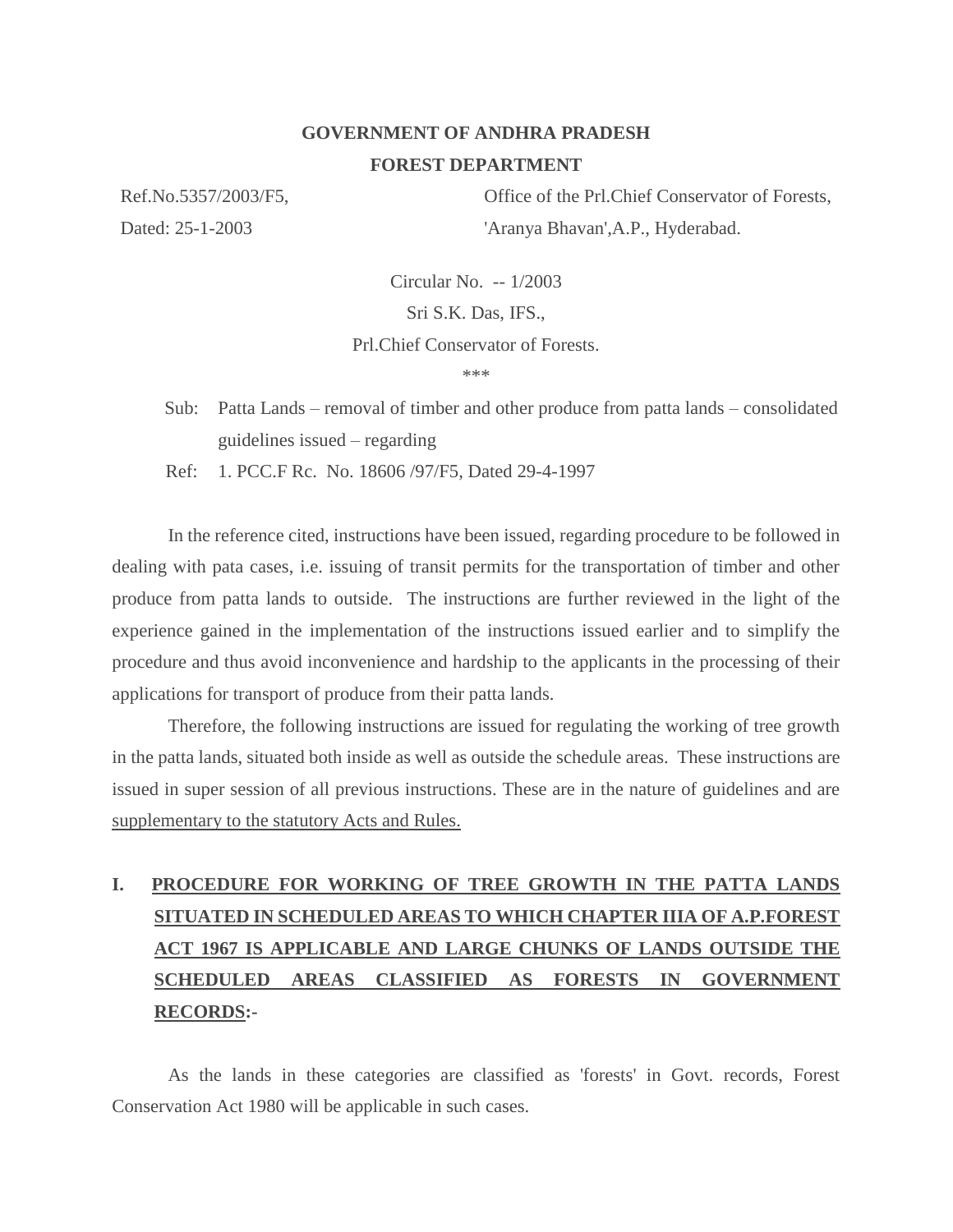These lands can be worked only after due permission from Govt. of India is received under Section 2 of FC Act 1980, in the manner approved by Govt. of India.

# II. **PROCEDURE FOR GRANT OF TRANSIT PERMITS IN ALL OTHER TYPES OF PATTA LANDS (OTHER THAN MENTIONED AT I ABOVE**)

### **GENERAL:**

- i. Person intending to fell and transport tree growth existing on the pata lands, shall make an application to this effect to the territorial DFO concerned in the proforma prescribed in the **Annexure.I** along with all the relevant information as enclosures.
- ii. On receipt of the application, the DFO shall examine the same, specially the MRO's **'CERTIFICATE OF TITLE ON PATTA PRODUCE'** as prescribed under Rule 5(3) of the A.P.Forest Produce (Transit) Rules 1970 furnished by the applicant.
- iii. The proforma for the above certificate, as per above Rule, is to be prescribed by the CFs concerned. A draft 'Certificate of Title on Patta Produce' is prepared and appended herewith as **Annexure.II**.
- iv. The CFs are requested to examine the same and if deemed fit, adopt the same as such or with modifications depending on the local requirements. The DFOs must ensure that the applicants furnish the certificate in complete shape in all aspects. If the DFOs take action on the incomplete Certificates which later on result into irregular sanction of Transit Permits, **the DFO alone shall be held responsible**.
- v. For verification whether all the required information has been furnished by the land owner in the application form along with annexure, a **check slip** is prescribed and appended herewith as **Annexure.III.**
- vi. With regard to furnishing information in the 'certificate' by MRO, a copy of the instructions issued to Tahsildars, Revenue Divisional Officers and Collectors of Telangana, by the Commissioner of Civil Supplies and Ryotwari Settlement, from Board of Revenue, regarding enquiry to be conducted by Tahsildars and Revenue Divisional Officers regarding title on timber and other produce on patta lands, during 1964, is enclosed herewith as **Annexure.IV.** The same will be quite useful.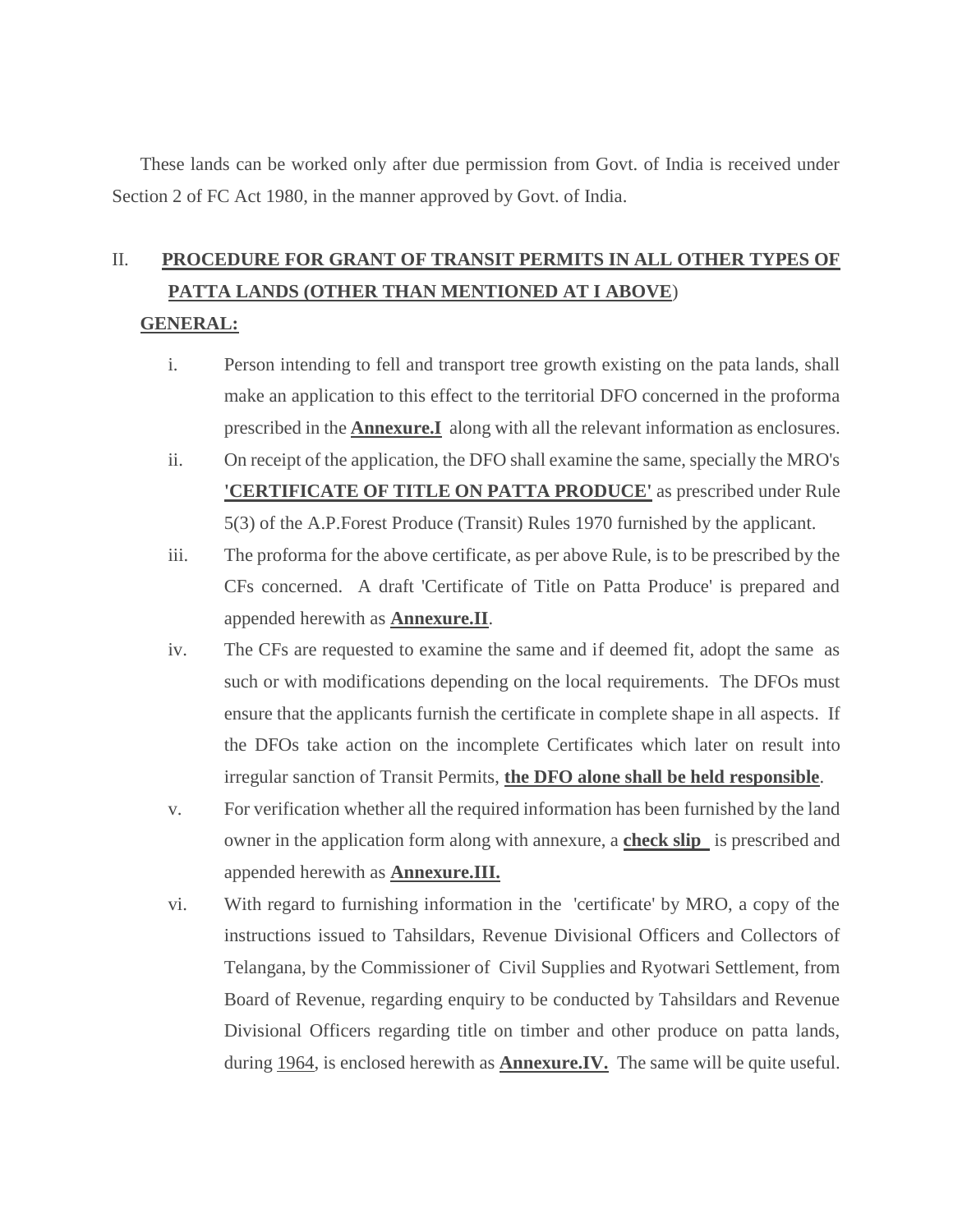- vii. DFOs shall send a copy of the Application Form along with the copy of certified map of the patta land to the the FRO for field verification.
	- a) The FRO shall verify the location and extent of patta land and certify to the effect that the same is located outside the RF. If there is any variation, the same shall be reported to the DFO at once. The distance of patta land for the nearest RF shall also be reported.
	- b) The applicant shall get all the tree growth enumerated and enumeration list prepared. For the preparation of enumeration list, proforma as prescribed in the DET Manual and A.P. Forest Dept. Code Form No. 3A on page No. 328 shall be adopted.
	- c) Enumeration list shall be prepared in **triplicate**, using carbon paper, each page duly signed by the applicant.
	- d) Forest Section Officer concerned or any other section officer deputed for this purpose, shall test check 100% of the enumeration done, by the Pattadar and shall put his signatures on every page in token of having test-checked the same.
	- e) The FRO shall test check 10% of the enumeation at random sample basis covering the entire area and attest the entries checked by him in the enumeration list putting his dated initials, so that, the date of test check is recorded.
	- f) If the extent of the patta land exceeds 2.00 Ha. 10% of the entries shall be test checked by the Sub-DFO/DFO concerned.
	- g) In Patta lands where no yield of timber is expected, and by and large only firewood/root-wood is expected, the pattedar should lay sample plots of 10M x 10M size for every one Acre (0.4 Ha.) and arrive at the yield of fire-wood as well as Faggot/rot-wood, as the case be. Such wood should not be heaped but stacked in regular shaped stacks before arriving at yield figures. All the sample plots and stacks shall be test checked by FSO. Whether the number of sample plot laid is 5 or more, FRO shall test check 20% of the sample plots i.e.1 plot for every 5 plots.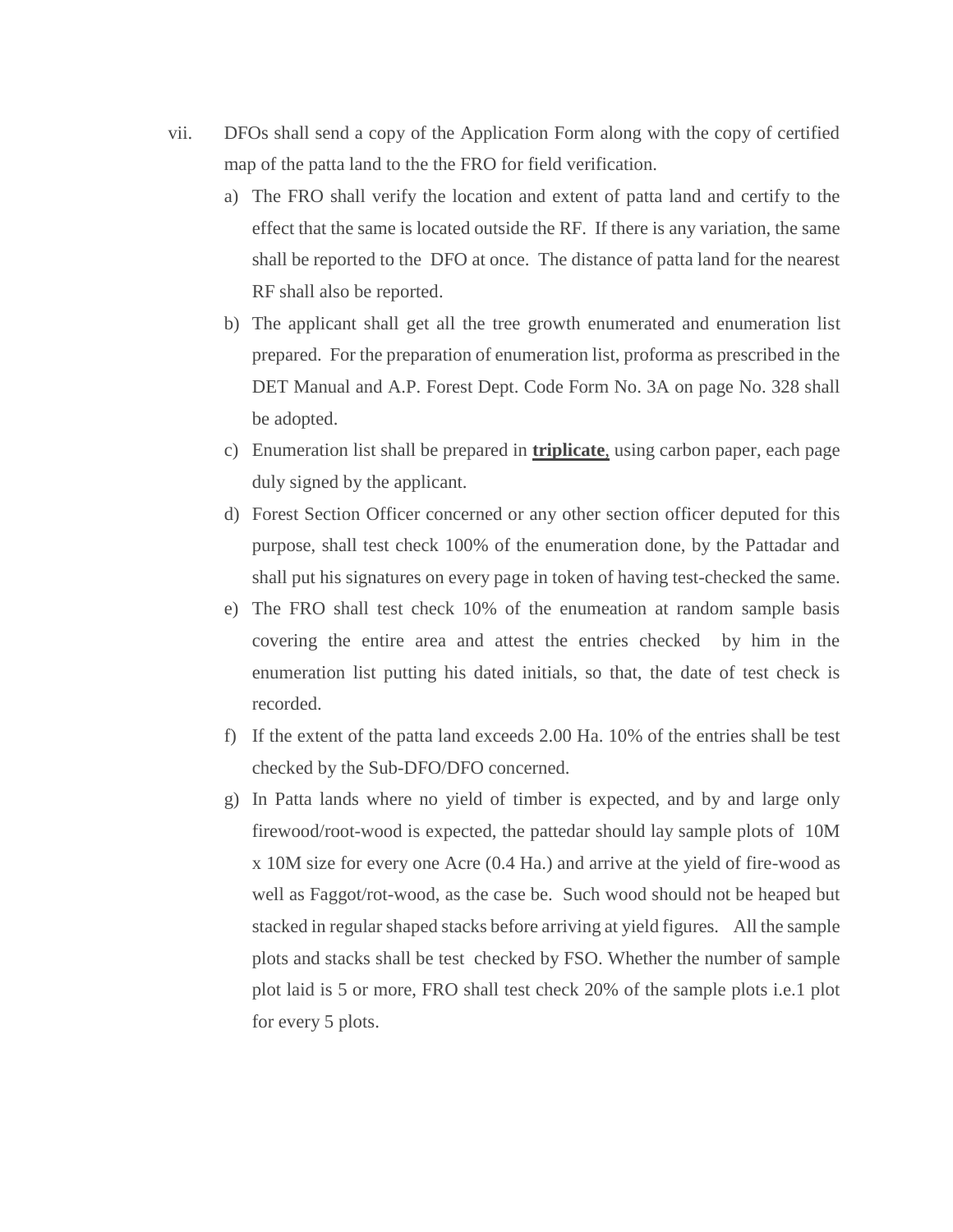- h) After due verification the FRO shall submit the enumeration list along with the estimate of **yield of timber and fire/faggot/root-wood,** species-wise, and bamboo if any, to the DFO.
- i) All the expenses in marking, enumeration etc., will be paid by the pattedar/applicant.
- j) On receipt of report from the FRO after due verification, the DFO shall accord permission for felling of the growth fixing time limit for execution of the task. The land owner shall take up felling of tree growth only after the due permission is granted.
- k) After felling of the growth, the pattedar shall prepare the list of timbers obtained species wise, as well as file/faggot/root wood, and bamboo if any, in triplicate and submit to the FRO.
- l) The timbers to be transported shall be digit numbered, firewood shall be stacked in regular shaped stacks e.g. square or rectangular stacks.
- m) The timber and firewood etc., so obtained shall be physically verified by the FSO, FRO, and Sub-DFO/DFO, before Transit Permits are issued by the DFO, in the same manner as mentioned in paras d to f above, ie., 100% check by FSO or Forester deputed for the purpose, 10% check by the FRO covering the entire area and 10% by the Sub-DFO/DFO if the area exceeds 2.00 Ha. in extent.
- n) The timber and firewood etc., should be stored only at the site of extraction. Normally no permission for Intermediate Depot shall be granted for this purpose.
- o) After physical verification of the timber, fire wood etc., obtained on felling and conversion at site, the required number of transit permits should be issued by the competent authority for removal of the patta-produce.
- p) In respect of Teak Red Sanders and Sandalwood the permits shall be issued by the F SO or Forester after the timber is loaded into the lorries.
- q) After completion of the transport of produce, the FRO should submit a completion report to the DFO giving details of the produce transported and number of T.Ps utilised, duly returning the used and unused T.Ps. Copy of the C.R. should be marked to CF/PCCF if the permits are sanctioned by them.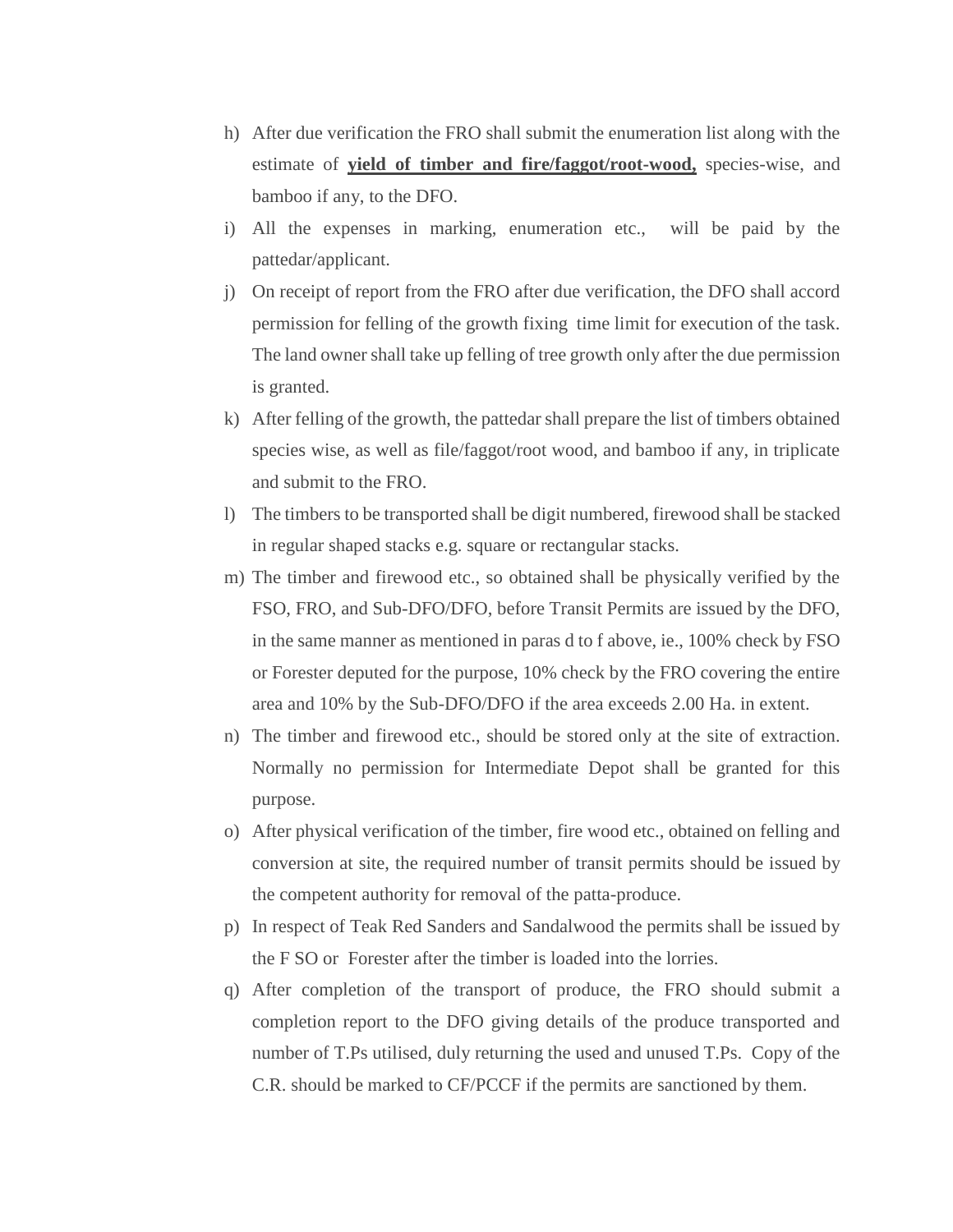## **B**. **AUTHORITY FOR SANCTION OF TRANSIT PERMITS**:

**a.** Where the wood/sawn sizes is to be exported outside the country, the full details of the case, along with the details of each piece shall be reported to the Prl.CC. F for issue of **Certificate of Origin**.

**b.** Transit permits for timber and fuel wood, by lorries, pertaining to all species shall be issued by the **DFO** and by bullock carts and tractors for destination within the jurisdiction of the Range by FRO concerned.

## **C**. **ISSUE OF TRANSIT PERMITS**:

- i. All the transit permits should be written in triplicate, using two sided carbon papers for entries on duplicate and triplicate copies of T.Ps. In no case, separate the entries be made on the original, duplicate and triplicate copies of the T.Ps.
- ii. All the columns of T.P should be filled in clearly. Validity period of the T.Ps should be kept at the minimum possible.
- iii. The original T.P. should accompany the vehicle carrying the forest produce, the duplicate should be sent to DFO within 48 hours of issue and the triplicate retained in the permit book.
- iv. The transit permit shall be accompanied by an attested copy (Not a xerox copy) of the proceedings of the DFO.

## **D. ACCOUNT OF PERMITS ISSUED AND PRODUCE TRANSPORTED**:

The details of the transit permits issued by the FRO/DFO should be entered in a separate register in the Range/Division office to be called as "Watch-Register of T.Ps issued in Patta Cases" in the following proforma:

| S.No. | Name of the    | Proceeding No. | Description of | Quantity |
|-------|----------------|----------------|----------------|----------|
|       | land owner $&$ | & Date of      | forest produce |          |
|       | his complete   | competent      |                |          |
|       | postal address | authority      |                |          |
|       |                |                |                |          |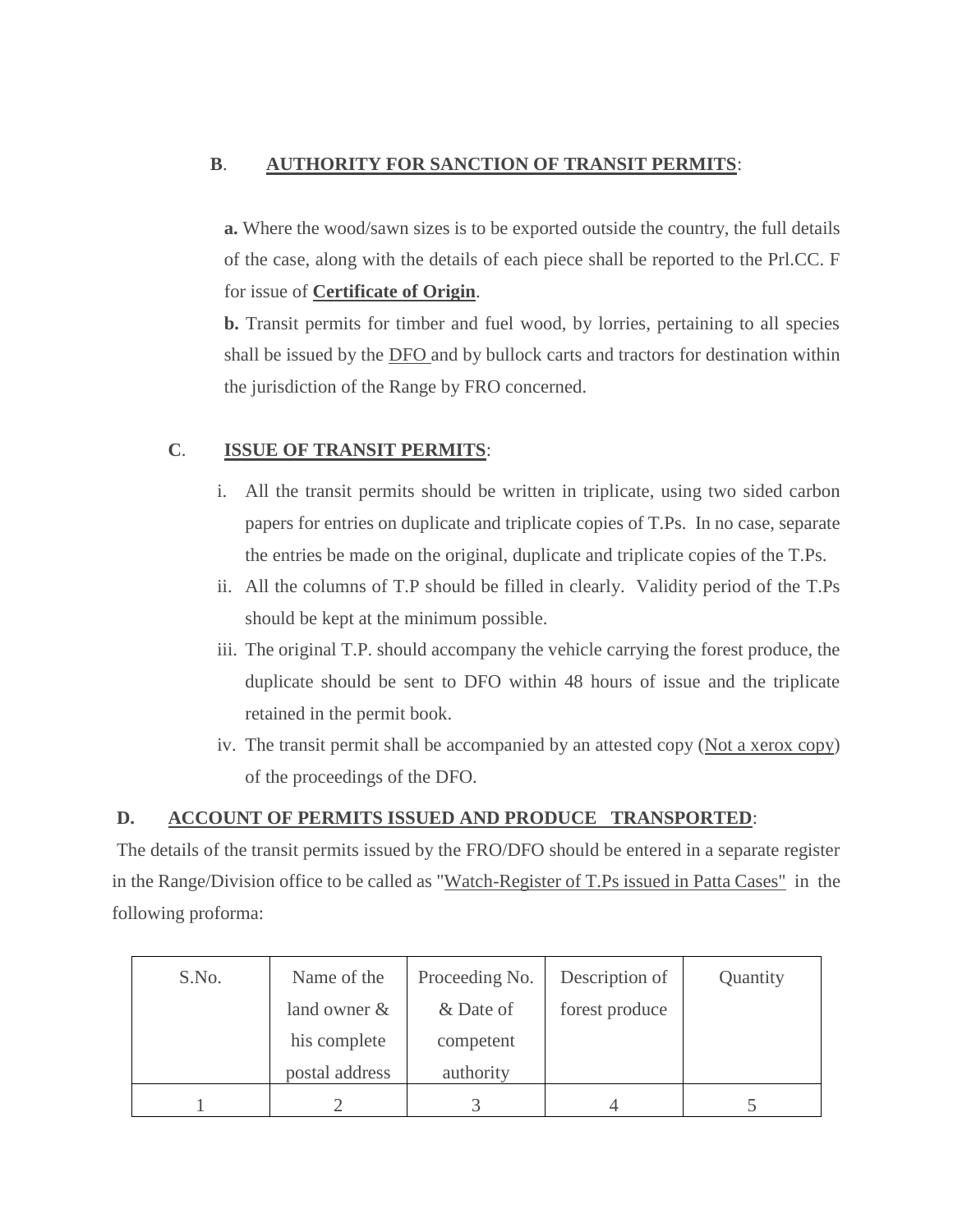| Place from | Destination | No. of T.Ps issued |         |       | Remarks |
|------------|-------------|--------------------|---------|-------|---------|
| where      |             | From               | Tо      | Total |         |
| consigned  |             | Sl. No.            | Sl. No. |       |         |
|            |             |                    |         |       |         |

Extract of the Register should be sent to next higher authority every month.

### **E. TIME FRAME FOR PROCESSING OF THE CASES**:

The entire processing of the cases of grant of T.Ps for transport of timber and other produce obtained from patta lands, should be completed within a period of (3) months from the date of receipt of applicable form in complete shape from the applicant at the earliest possible with a view to avoid undue hardships to the land owners. Following time frame is prescribed for the purpose:

- i. On receipt of application form in complete shape from the applicant, DFO shall forward the same to FRO within a fortnight of its receipt to the FRO for physical verification of the location and extent of the patta land and the later shall submit his inspection report to the DFO within another fortnight.
- ii. Similarly on receipt of enumeration list from the applicant, it shall be sent to FRO within a fortnight of its receipt and the later after due test check shall resubmit it to DFO within another fortnight. Test check by Sub-DFO/DFO shall be completed within this period of a month.
- iii. On receipt of list of timbers, firewood/faggot wood etc., after felling of tree growth, the same shall be inspected by Forester, FRO and Sub-DFO, if required, within a period of one month

## **F**. **REVIEW OF CASES DURING OFFICE INSPECTION:**

i. Review of all the patta cases shall be compulsorily made by CFs, during the Annual Division Office inspections in the Questionaire already communicated.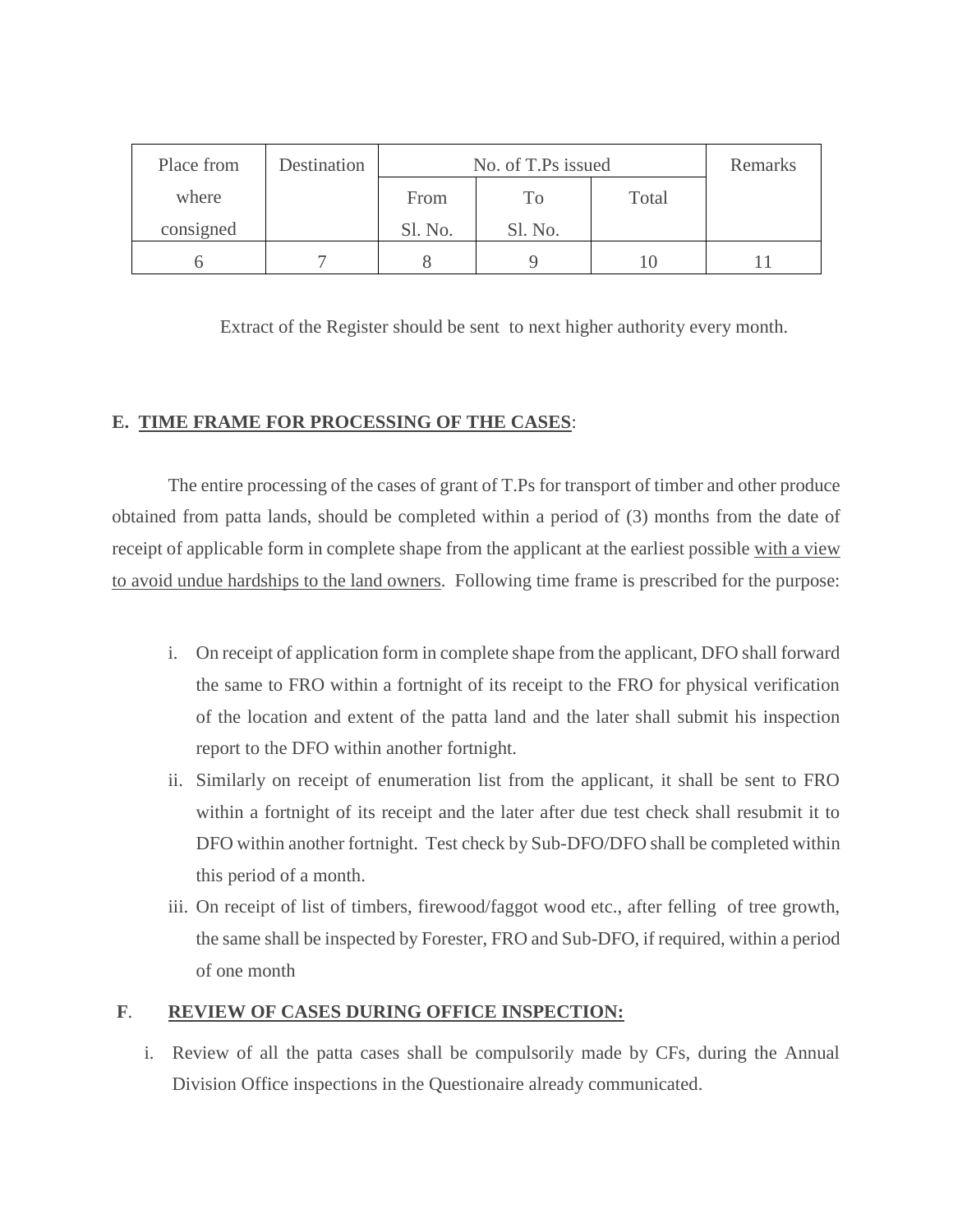ii. Likewise, review of the above case in Range Office shall be made by DFOs and that in the CFs Offices by PCCF/CCF during their Annual Office Inspections.

The receipt of the circular instructions should be acknowledged by return of post.

 S. K. Das, Encl: 4 (Annex.I-IV) Prl.Chief Conservator of Forests.

To

All the CFs and DFOs (T)

Copies on the tables of PCCF and all the CCFs.

Copies to all the DFOs (FSP) and Vig.I & II, O/o.Prl.CCF Office.

Copies to CFs (EST), (TGP) & Vig., O/o.Prl.CCF., Hyderabad.

Copies to Superintendents G, F, P and X Sections, O/o.Prl.CCF Office.

Copy to stock file of circulars of PCCF.

 $//t.c.b.o//$ 

SUPERINTENDENT

.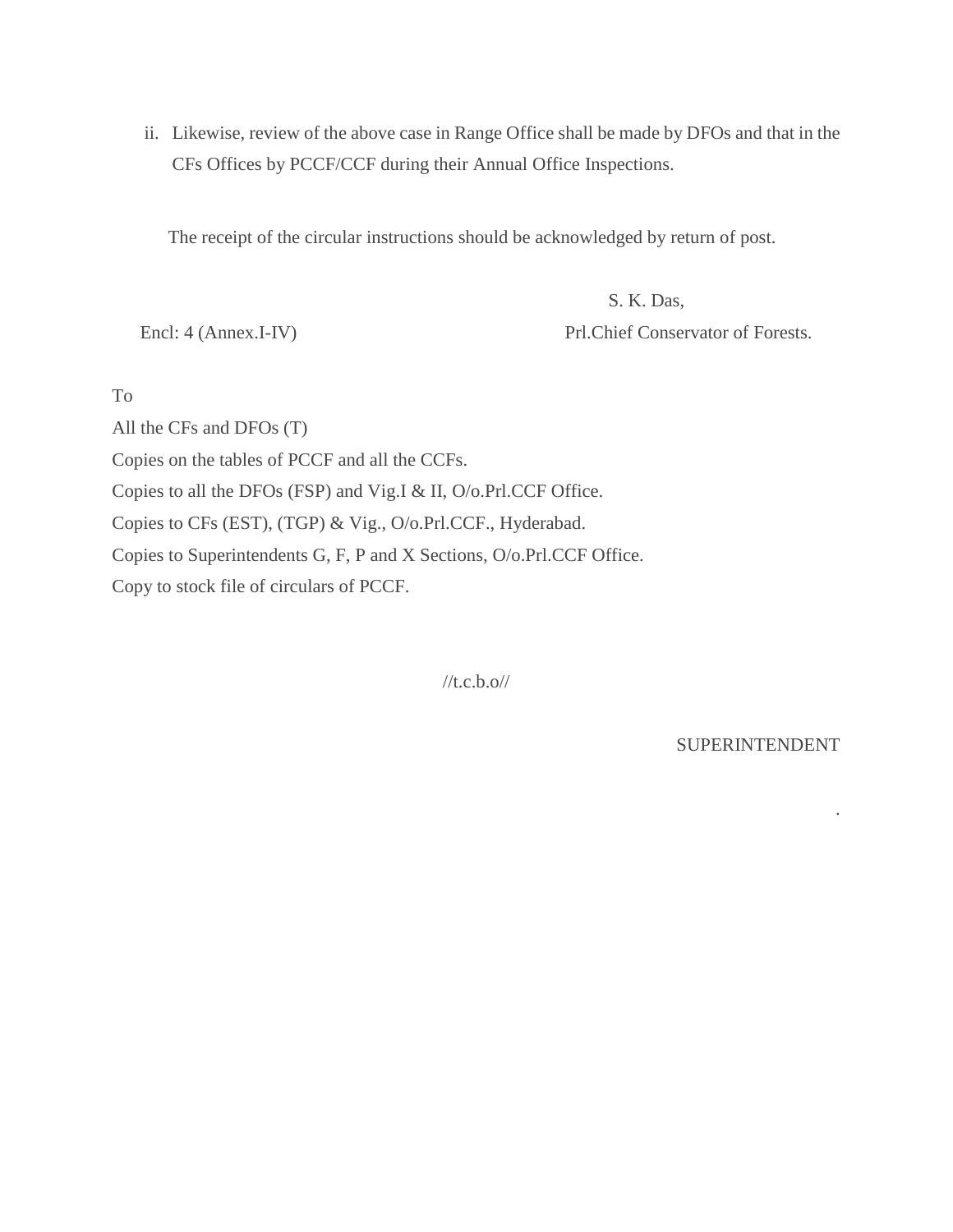#### **ANNEXURE I**

# APPLICATION FORM FOR GRANT OF TRANSIT PERMITS FOR TRANSPORT OF PRODUCE FROM PATTA LANDS

TO,

#### THE DIVISIONAL FOREST OFFICER

-----------------------------------------Division

- i. Name of the applicant.
- ii. Father's name and complete postal address.
- iii. Whether he is a landowneror G.P.A(G.P.A is made null and void. In case of lands situated in Scheduled areas.
- iv. If G.P.A., please enclose the document.
- v. Details of land from where tree growth is to be removed:
	- a. Extent(area in Ha/acres)
	- b. Classification of land as per Village/Revenue Records.
	- c. Certified copy of map of landissued of Survey and Land records be furnished.
	- d. Is the land situated in the scheduled area?
	- e. Is land an

| 1                                 | Estate Land?                   | Yes/no |  |  |
|-----------------------------------|--------------------------------|--------|--|--|
| $\mathcal{D}_{\mathcal{L}}$       | Inam Land?                     | Yes/no |  |  |
| 3                                 | Bilmaqtha Land?                | Yes/no |  |  |
| 4                                 | If any other category, specify | Yes/no |  |  |
| Is the land a patta land<br>f.    |                                | Yes/no |  |  |
| If Yes, has it been granted under |                                |        |  |  |
| <i>i.</i> Bigawan System?         | Yes/no                         |        |  |  |
| ii. Darkhasth rules?              | Yes/no                         |        |  |  |
| iii. Laoni Rules:                 |                                | Yes/no |  |  |
|                                   |                                |        |  |  |

iv. Or any other category, Pl.specify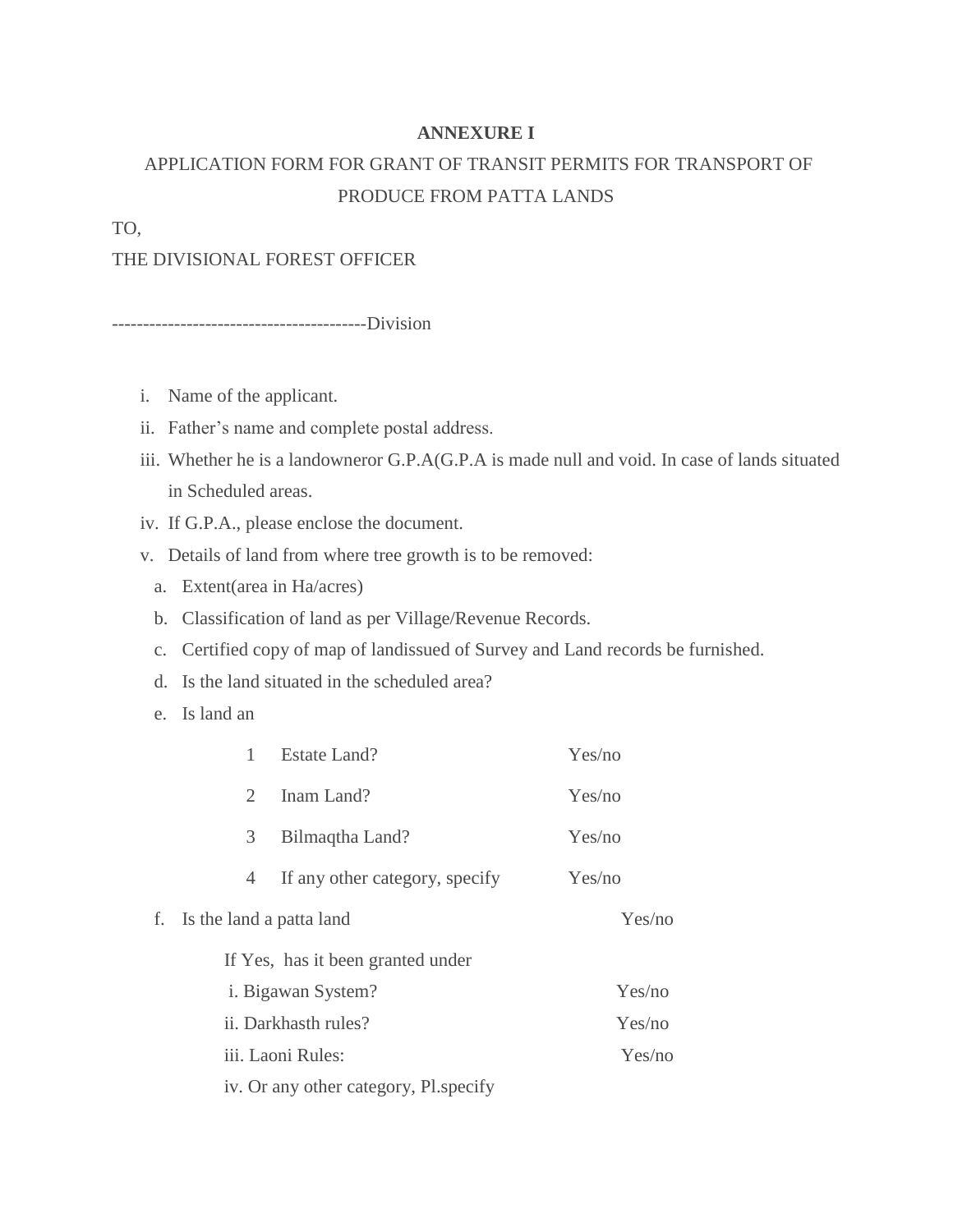- g. Date of sanction
- h. Authority. Who sanctioned it?
- i. Survey No. at the time of original sanction and they present S.No.
- j. Whether it is dry or wet land?
- k. Are you entitled over the vegetative growth? Yes/no
- l. If yes, enclose a certified copies of patta or any document & MRO's "Certificate of title on pattas and Produce"
- m. Are the boundaries of the land clearly demarcated on the ground? Yes/no

vi. Is the tree growth on the land Natural or artificial plantations? Natural/ Plantation.

- a. If natural, what type of tree growth is existing and how Old it is?
- b. If plantation, when was it raised and with what species?
- c. How much quantity of timber, fire faggot/root wood, bambooetc. is expected to be obtained From the land? (Mention species wise)
- d. Enclose a copy of Enumeration list (in triplicate) alongwith abstract thereof.

vii. Whether he wants to use the produce for self – consumption or for marketing: Selfconsumption / marketing.

viii. Place where the applicant proposes to keep the patta produce and transact the business.

Place :

Date : Signature of the Applicant

APPROVED

 Sd/- D.D. Mukherjee Prl.Chief Conservator of Forests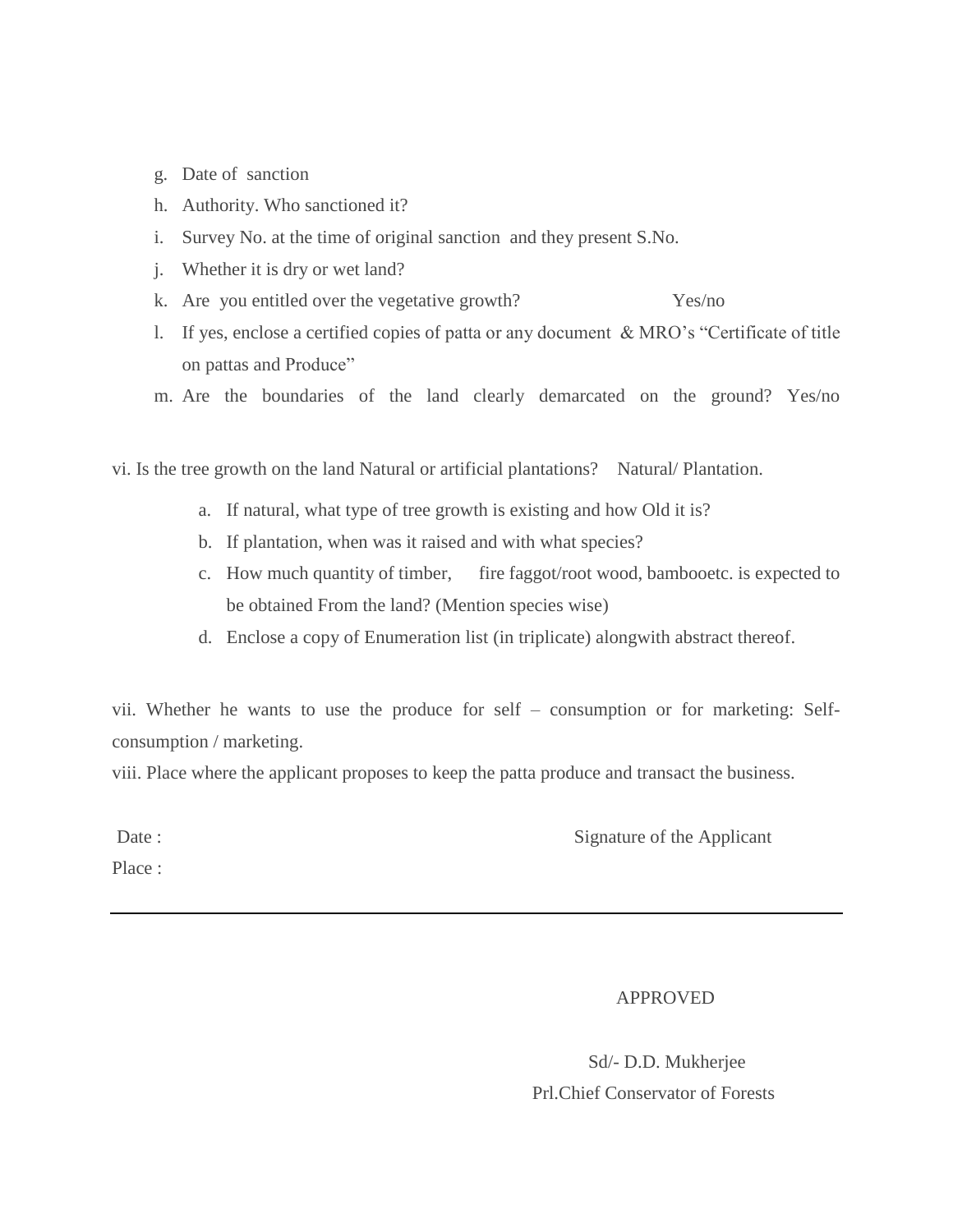#### **ANNEXURE II**

## **CERTIFICATE OF TITLE ON PATTA PRODUCE (SEE. R.5 (3) OF THE A.P. FORETS PRODUCE TRANSIT RULES 1970**

Certified that I have examined the rights and titles of the applicant Sri / Smt. Son / Wife of Resident of **Over** the standing timber and other Patta produce on the land held by him / her, the particulars of the same are Furnished in the Annexure.

*Signature*

(Name ) MANDAL REVENUE OFFICER. ………………………Mandal. ……………………….Dist.

#### **ANNEXURE TO THE CERTIFICATE** (20 Column Proforma)

- 1) Name of the Applicant or pattadar.
- 2) Survey No. and extent :
- 3) Whether the land is a patta, Bilmagta or Inam.?
- 4) Date of sanction of patta .bilmagta or Inam as the case may be.
- 5) Authority who sanctioned it and whether he component to accord such sanction.
- 6) S.No. and extent at the time of the original grant and the Corresponding present S.No and nature of the land: i.e., dry or wet.
- 7) Conditions of grant, if any.
- 8)
- a) If it is patta granted under the bigwan system state whether Bigawan amount has been paid and if so whether fully or in part and whether for the entire area or only a part of it showing the exact extent?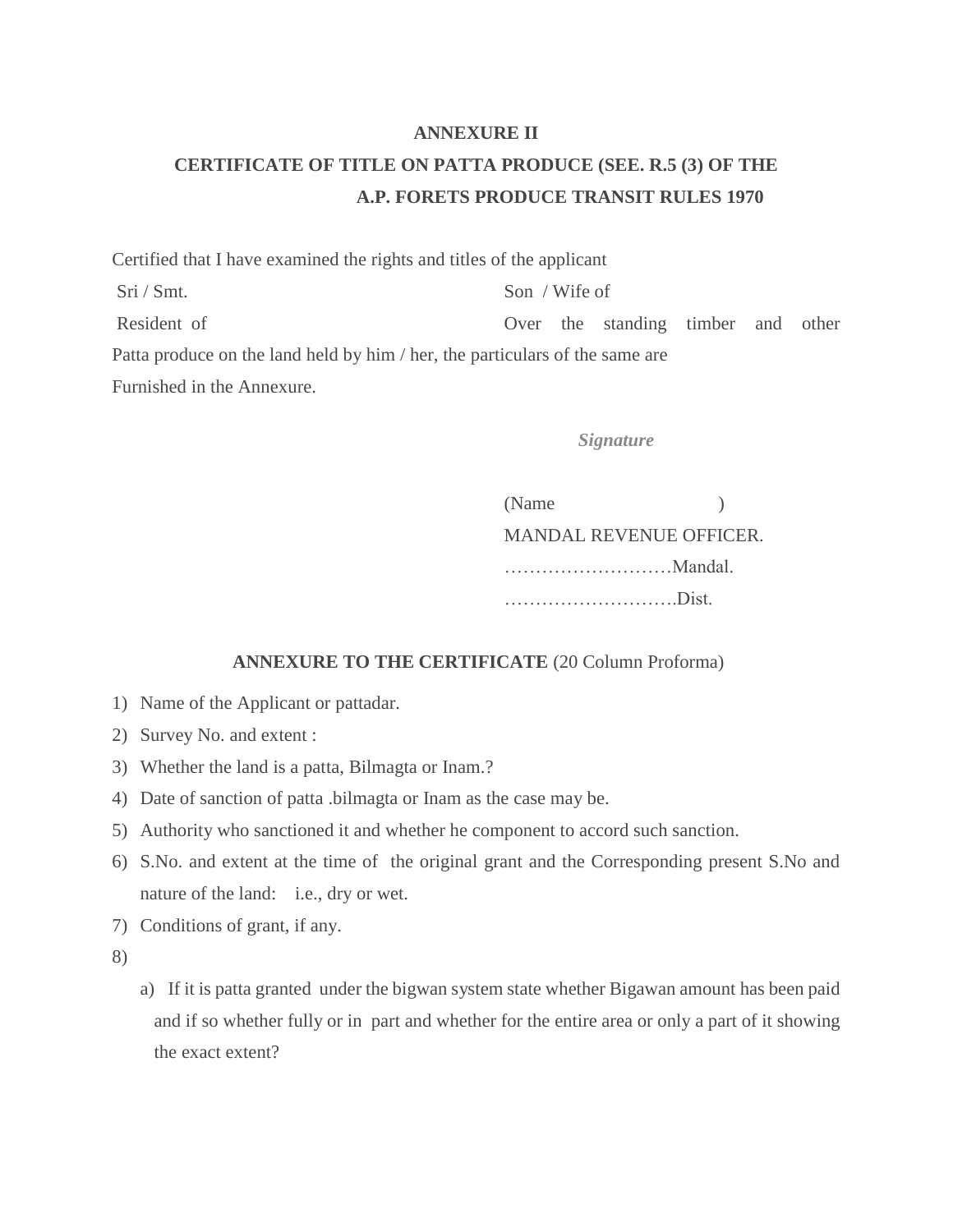- b) Whether any receipt has been produced in support of the claim of the Bigwan amount having been paid? If so whether its genuineness has been verified from the official records.
- c) If it is a patta land granted under rule 17 of the Laoni Rules of 1937 F. please state whether the upset price fixed by the M.R.O has been paid in full and if so give the ordiet particulars.
- d) If it is a pattaland granted under the Laoni Rules of 1950 before they were amended making auction of the Forest Produce compulsory before handing over possession to the assignee, state whether the pattadar ha paid valuation in full and if so give the credit particulars?
- e) If the land is Inam or Bilmagta state clearly with reference to the terms of the grant whether the occupant is entitled to the timber and if so to what extent?
- f)If the patta is situated in the scheduled area. Is the chapter IIIA of Andhra Pradesh Forest Act 1967 applicable to the area?

9) Has the occupation of the land been continuous if not give details of the transfer of transfers to others with date and also the official sanction for such transfers if necessary at that time?

10) Whether the land revenue has been paid continuously, if not are there any Government arrears on the land due from the occupant, if so, why the arrears should not be recovered by the attachment of the timber under the law in force?

11) Is the extent and location of the present S.No. the same as the time of original sanction of patta if not give reasons thereof?

12) If there is enhancement in the area state the reasons therefor and also state clearly whether the occupants entitled to the excess area and the timber there on according to the rules and if so quote the authority.

13) Whether a certified copy of the map issued by the Mandal Survey or the Asst.Director. Survey and Land Records, has been produced by the applicant?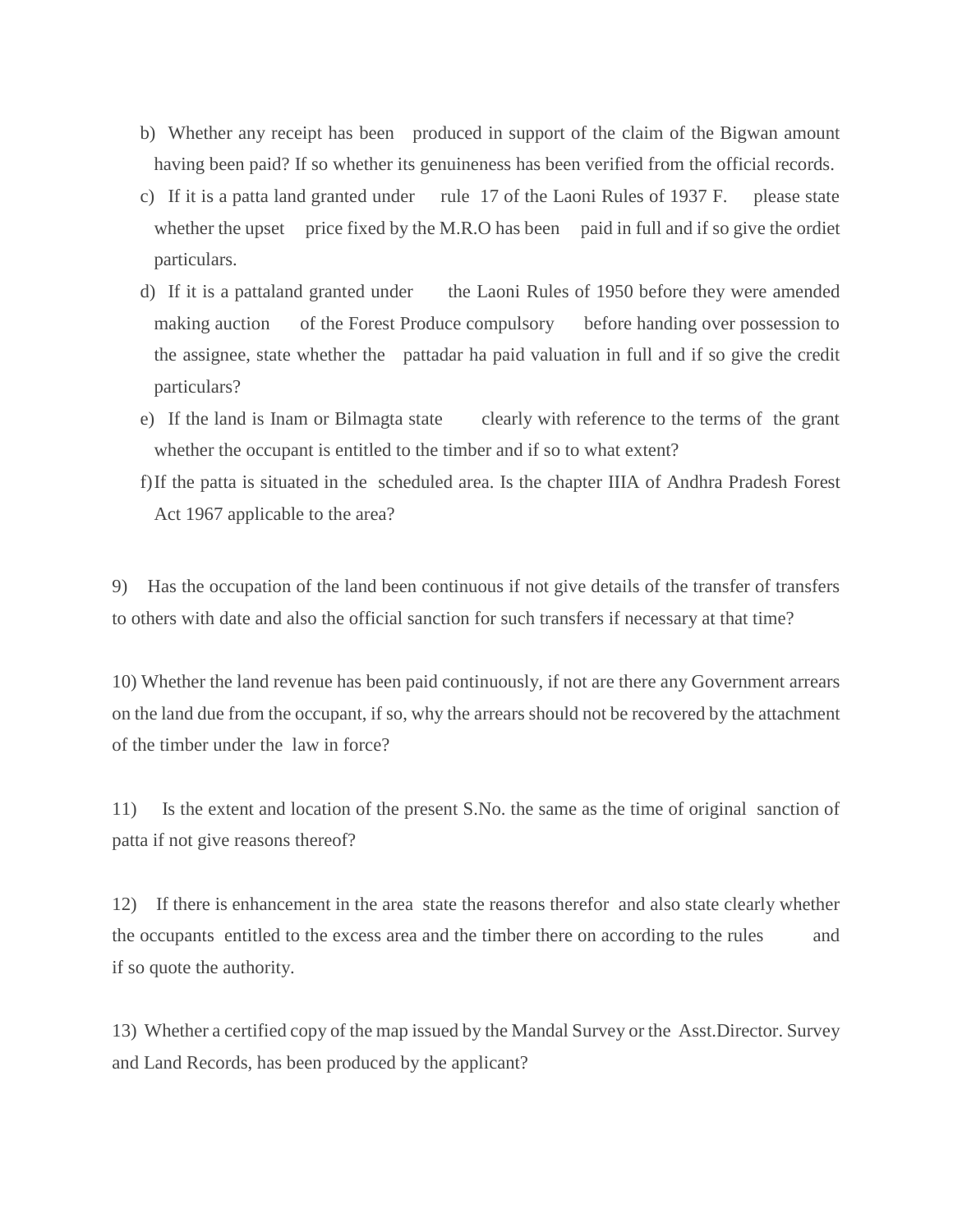14) Whether the M.R.O. has inspected the lands personally, if not why?"

15) Has the M.R.O. satisfied himself that the actual location of the land in the enjoyment of the occupant corresponds with that in the certified copy of the map issued by the L.R.A. or DOS?

16) Have the boundaries of the land been clearly demarcated and if so by whom?

17) State clearly whether any portion of the land is Government land?

18) Are there any protected tenets or Shikmidars, if so give their names the area under their possession and their rights over the tree growth places see Sec. 24 of the Hyderabad Tenancy and Agricultural lands Act 1950?

19. a) Is the landowner entitled to the timber and other produce?

b) Is any condition attached to the employment of the above title and what it is?

20) Remarks, if any.

|        | Signature                     |         |  |
|--------|-------------------------------|---------|--|
| Date:  | (Name:                        |         |  |
| Place: | <b>MANDAL REVENUE OFFICER</b> |         |  |
|        |                               | Mandal. |  |
|        |                               | Dist.   |  |
|        |                               |         |  |

 APPROVED Sd/- S.D. Mukherjee Prl. Chief Conservator of Forests